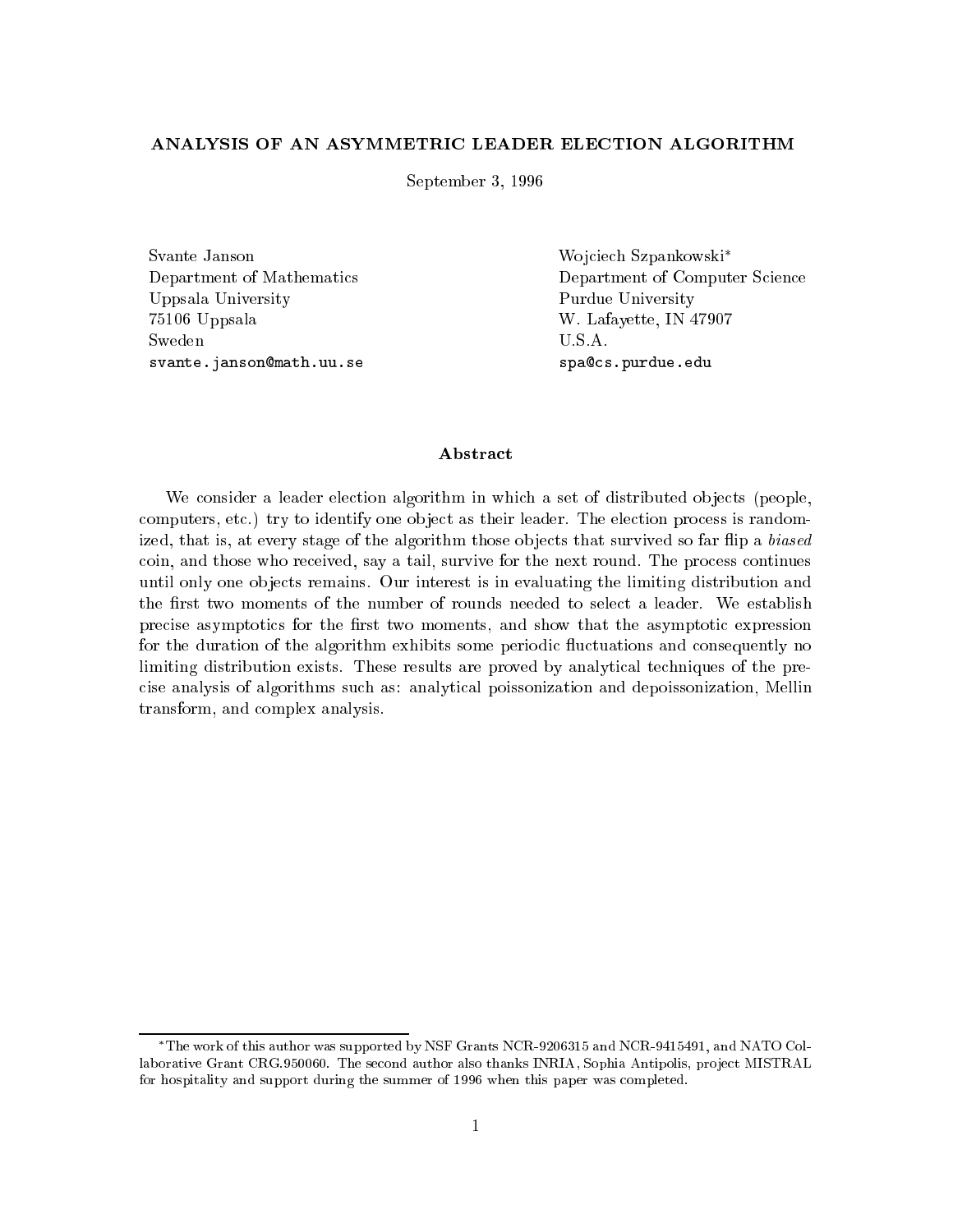### 1 Introduction

Consider a group of n people (users, computers, objects, etc.) sharing a scarce resource (e.g., channel, CPU, etc.). The following elimination process can be used to find a "winner" or a "leader" that has undisputed and uncontested access to the resource (cf.  $[2, 5, 19]$ ): All objects involved toss a *biased* coin, and all players to throw heads are losers while those who throw tails remain candidate winners and flip the coins again until a single winner (leader) is identied. If all players throw heads at any stage, the toss is inconclusive and all players participate again in the contest. How many tosses are needed to identify a winner? The problem was posed for a *fair* (unbiased) coin tossing process by Prodinger [19] (cf. also [10]), who provided the first non-trivial analysis. Recently, for the same fair coin model. Fill *et. al.* [5] find the limiting distribution for the number of rounds. In this paper, we analyze the same problem but when the coins involved are *biased*, that is, the probability  $p$ of throwing a head is not equal to one half ( $p\neq \frac{1}{2}$ ). In passing, we should mention that such a randomized elimination algorithm has many applications, notably in electing a "leading" computer after a synchronization is lost in a distributed computer network (e.g., token lost in a token passing ring network). We also remark that a formula for the exact distribution has been given by Fill *et. al.* [5] for the fair model and by Fill [6] for the biased case.

The above elimination process can be represented as a incomplete trie (cf. [5, 18, 19]) in which only one side of the trie is developed while the other side is pruned (all those players who throw heads do not participate any more in the process). Therefore, the number of throws needed to find the winner (leader) is equivalent to the height in such a incomplete trie. Accordingly, we shall call the duration of the above elimination process as height, and we study asymptotics of its moments and the limiting distribution, if it exists.

Tries have been extensively analyzed in the past including the height. The reader is referred to Knuth [16] and Mahmoud [18] for updated account on recent developments in this area. In fact, tries and other digital trees were used as a testbed for the \precise analytical analysis of algorithms". Several new analytical techniques were developed in the process of analyzing different parameters of digital trees (cf. [4, 5, 10, 13, 14, 16, 20, 21, 22]). Recently, the focus of the research was moved towards developing analytical techniques that can handle limiting distributions and large deviations results (cf. [5, 11, 12, 14, 15]).

In this paper, we continue recent lines of research and establish asymptotic distribution together with the first two moments of the height. The novelty of this work lies in deriving an asymptotic solution to a certain functional equation that often arises in the analysis of algorithms and data structures (cf.  $[4, 21]$ ). Namely, we consider functional equations of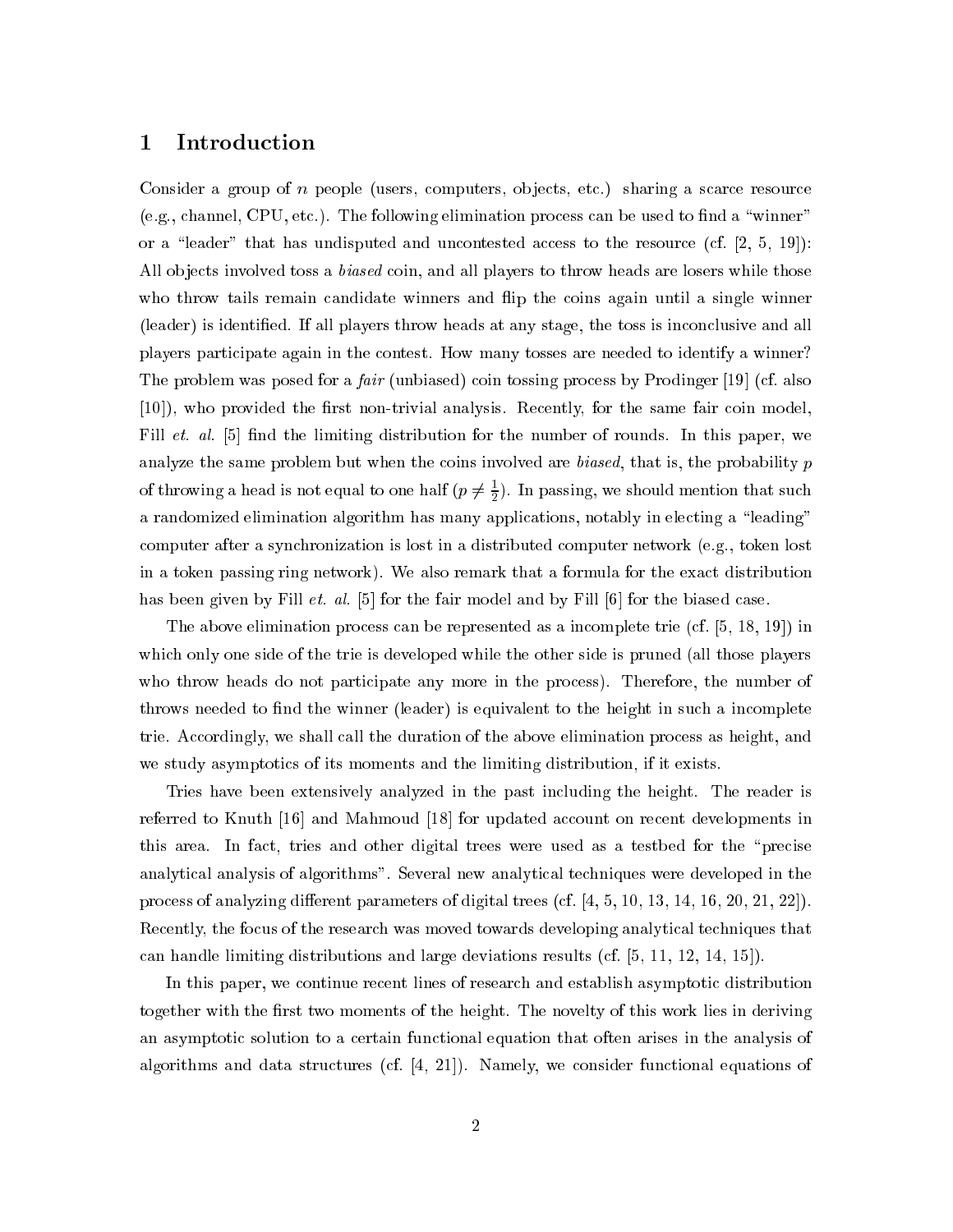the following type:

$$
f(z) = f(pz) + f(qz)e^{-pz} + a(z)
$$
 (1)

where  $p + q = 1$  and  $a(z)$  is a given function. The point to observe is that there is a coefficient depending on z in front of  $f(qz)$  which makes the problem interesting (otherwise a standard approach can be applied; cf. [7]). While a first-order asymptotic for a such equations, when  $z \to \infty$  in a cone around the positive axis, is rather easy to obtain, secondorder asymptotics are more challenging. This demands an evaluation of some constants for which a closed-form solution does not exist. We provide a quickly converging numerical procedure to assess these constants. We must mention that functional equations of type (1) could be alternatively treated by the method proposed in  $[4]$  (cf. [21]), however, it seems to us that our method is more straightforward. In addition, in [4] the problem of evaluating the constants was not discussed.

When dealing with the limiting distribution, we use a two steps approach recently advocated in some papers (notably:  $[5, 11, 12, 14]$ ): That is, we first *poissonize* the problem and then *depoissonize* it. By poissonization we mean to replace the fixed size population model (i.e., fixed  $n$ ) by a model in which the number of persons involved is Poisson distributed with mean n. Such a model leads to a functional equation of type  $(1)$ : More precisely, for all integer  $k \geq 0$ 

$$
f_{k+1}(z) = f_k(pz) + e^{-pz} f_k(qz) .
$$

This equation is solved inside a cone, and then depoissonized in order to obtain an asymptotic distribution of the original fixed size model. Actually, during the course of establishing the limiting distribution we realize that its asymptotic expression exhibits some uctuations leading us to a conclusion that the height does not possess a limiting distribution. This was already observed for the height of tries (cf. [3]) and symmetric (unbiased coin tossing) incomplete trie (cf. [5]).

The paper is organized as follows. The next section presents our main results: In Theorem 1 we discuss asymptotics of the mean and the variance of the height. The next Theorem 2 provides an asymptotic expression for the distribution of the height. We close this section with a brief discussion of main consequences of our results. Section 3 contains the proofs of both Theorem 1 and Theorem 2. Since, as we already mentioned above, we work on the Poisson model instead of the original model, we need a tool of depoissonization. For the completeness of our presentation, we briefly discuss a depoissonization lemma of Jacquet and Szpankowski [15] in Section 3.1. Then, Theorem 1 is proved in Section 3.2, and Theorem 2 in Section 3.3.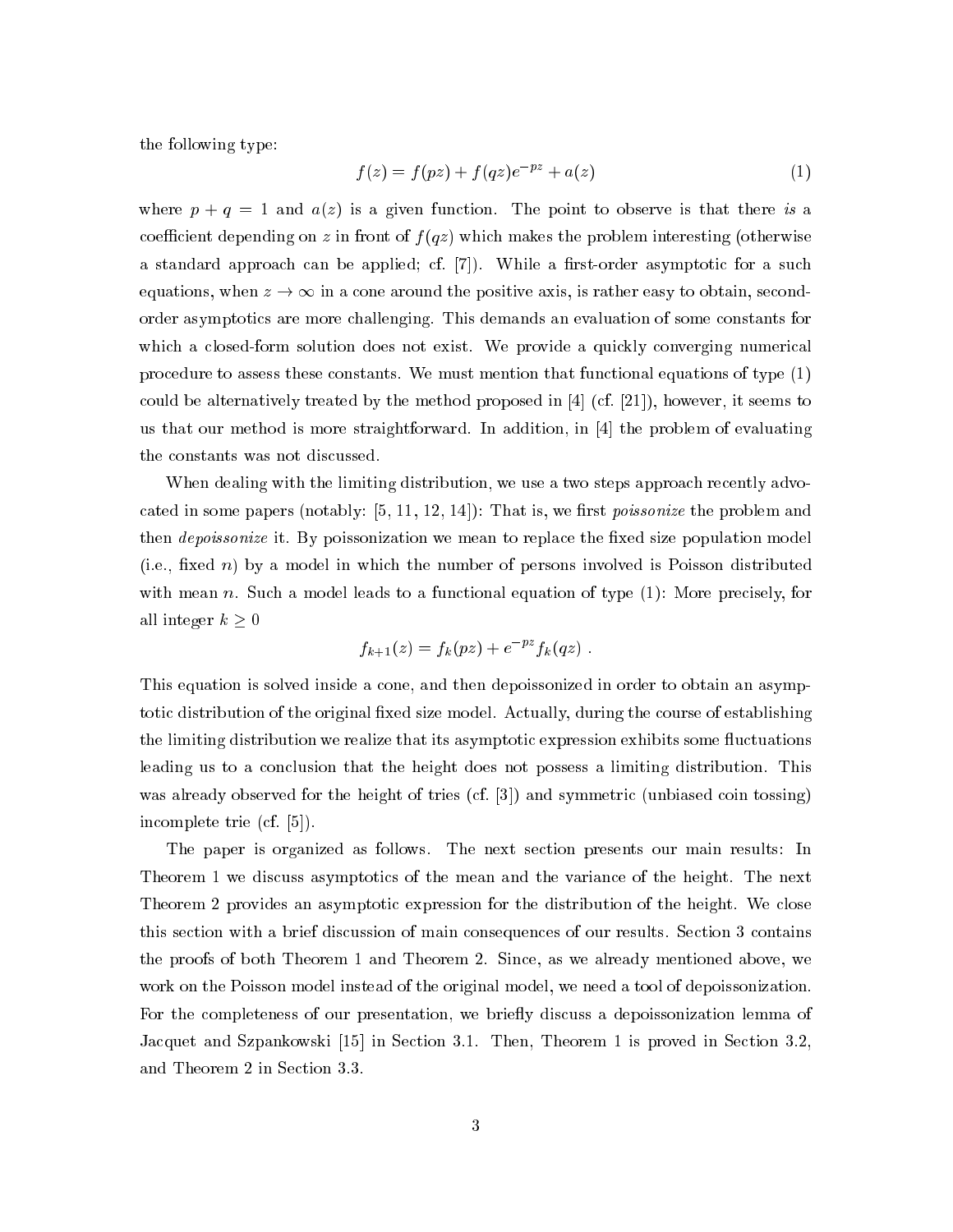## 2 Main Results

In this section, we present our main results. We start with a brief description of the elimination process, and introduce some additional notation. To recall,  $n$  people use the following randomized elimination algorithm to identify a leader: Players toss a biased coin, and those who throw heads are losers while those who throw tails remain candidate winners and flip the coins again until a single winner (leader) is identified. If all players throw heads at any stage, the toss is inconclusive and all players participate again in the contest. Let  $p$ be the probability of throwing a tail, that is probability of survival. We also write  $q = 1-p$ . By  $H_n$  we denote the number of tosses needed to identify the winner.

As mentioned before, the elimination process can be represented as an incomplete trie. Having this in mind, one can easily derive the basic recurrence equation for the generating function of  $H_n$ . Indeed, let for  $n \geq 1$ ,  $G_n(u) = \mathbf{E}u^{H_n} = \sum_{k>0} \mathbf{P}(H_n = k)z^k$  be the probability generating function of  $H_n$ , where u is a complex number. We further let  $G_0(u)$  = 0 for convenience. (This convenience and the decomposition of 1; and pointed out and  $J$  , the fill  $\ell$ convention is reasonable since we never succeed to choose a leader without any candidates.)

Then,  $G_1(u) = 1$  and for  $n \geq 2$ 

$$
G_n(u) = u \sum_{k=0}^n {n \choose k} p^k q^{n-k} G_k(u) + u q^n G_n(u) . \qquad (2)
$$

The first term of the above is a consequence of the Bernoulli-like split (after the first round) of n players into those who still stay in the game. Clearly, the remaining players have  $H_n-1$ tosses to finish the game. The second term of the above, takes care of the inconclusive throw (when all plays throw heads).

In this paper, we derive the distribution of  $H_n$  as well as the first two moments, that is,  $\mathbf{E}H_n$  and  $\mathbf{Var} H_n$ . We use the following abbreviated notation:  $x_n = \mathbf{E}H_n$  and  $w_n =$ **. Observing that**  $x_n = G'_n(1)$  **and**  $w_n = G''_n(1)$ **, we derive from (2):** 

$$
x_n = 1 + q^n x_n + \sum_{k=0}^n \binom{n}{k} p^k q^{n-k} x_k , \qquad n \ge 2 , \qquad (3)
$$

$$
w_n = 2(x_n - 1) + q^n w_n + \sum_{k=0}^n \binom{n}{k} p^k q^{n-k} w_k, \qquad n \ge 2,
$$
 (4)

with  $\mathbf{x} \cdot \mathbf{y} = \mathbf{x} \cdot \mathbf{y}$  , we will define  $\mathbf{y} \cdot \mathbf{y} = \mathbf{y} \cdot \mathbf{y}$ 

In the next section, we solve asymptotically the above recurrence equations using poissonization, Mellin transform and depoissonization. This results in our first main finding.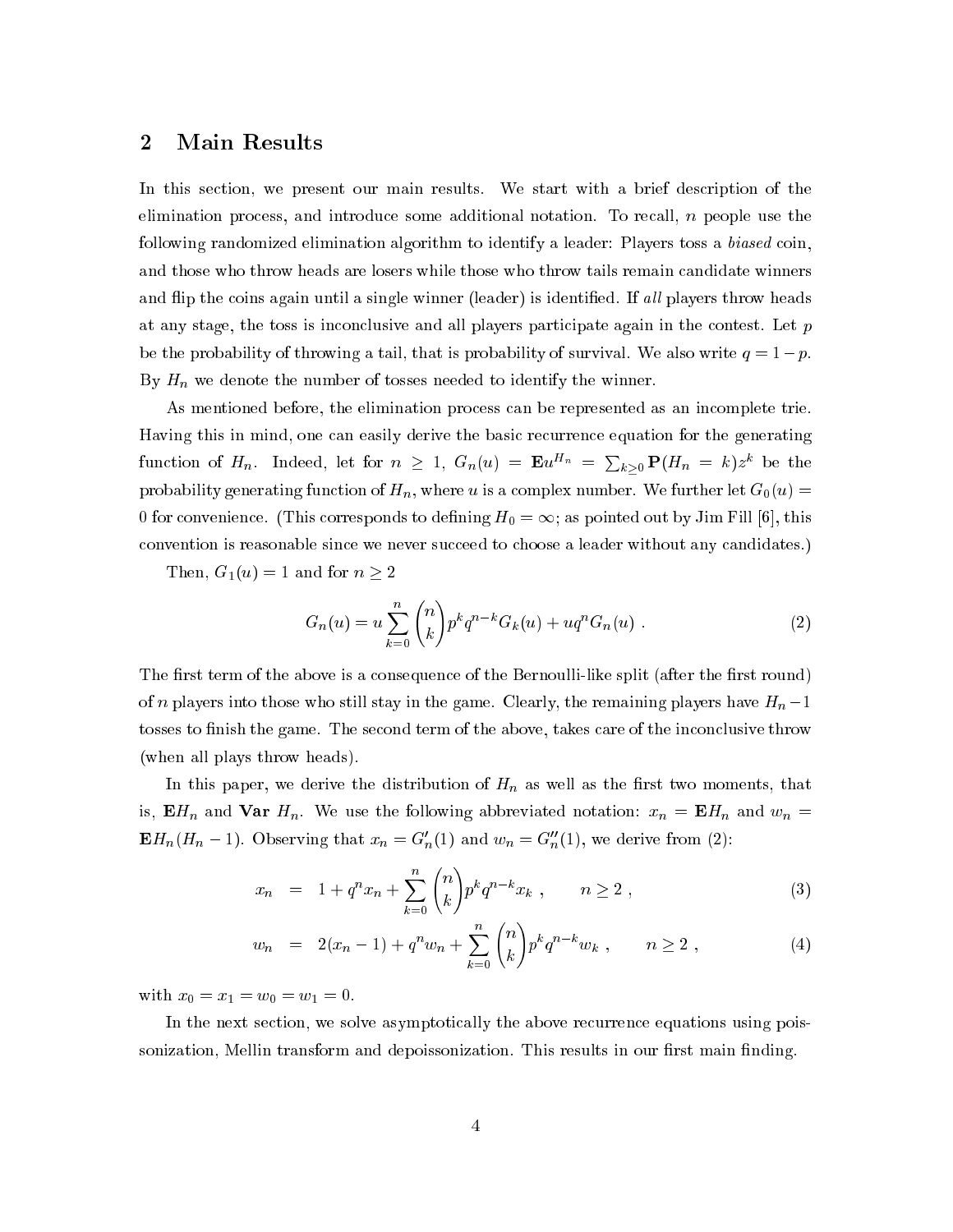**Theorem 1** Let  $P := 1/p$  and  $\chi_k := 2\pi i k/\ln P$ . Then:

(i) The mean  $\mathbf{E}H_n$  of the height admits the following asymptotic formula

$$
\mathbf{E}H_n = \log_P n + \frac{1}{2} - \frac{1 - \gamma - T_1^*(0)}{\ln P} + \delta_1(\log_P n) + O(1/n) \tag{5}
$$

where  $\gamma = 0.577...$  is the Euler constant, and

$$
T_1^*(0) = \sum_{n=2}^{\infty} \frac{x_n q^n}{n} \,, \tag{6}
$$

where  $x_n$  must be computed from (3) (observe that the series converges geometrically fast). The function  $\delta_1(x)$  is periodic function of small magnitude (e.g., for  $p = 0.5$  one proves  $|0_1(x)| \geq 2 \times 10^{-5}$  given by

$$
\delta_1(x) = -\sum_{k \neq 0} \alpha_k e^{-2\pi i k x} \tag{7}
$$

where

$$
\alpha_k = \frac{(1 + \chi_k)\Gamma(\chi_k) - T_1^*(\chi_k)}{\ln P}
$$

 $\Gamma(s)$  is the Euter gamma function  $(cj, [1])$  and  $\Gamma_1(s)$  is given by  $(\beta)$ .

(ii) The variance  $\bf Var H_n = E H_n (H_n - 1) + E H_n - (E H_n)^2$  satisfies

$$
\mathbf{Var} \ H_n \ = \ \frac{\pi^2/6 - 1 + 2(1 - \gamma)T_1^*(0) - 2T_1^{*'}(0) - (T_1^*(0))^2}{\ln^2 P} + \frac{2T_1^*(0) + T_2^*(0)}{\ln P} + \frac{1}{12}
$$
\n
$$
- \left[\delta_1^2\right]_0 + \delta_2(\log_P n) + O\left(\frac{\ln n}{n}\right) \tag{8}
$$

where

$$
T_1^{*'}(0) = \sum_{n=2}^{\infty} \frac{x_n q^n}{n!} \Gamma'(n) = \sum_{n=2}^{\infty} \frac{x_n q^n}{n} \Psi(n) , \qquad (9)
$$

where  $\Psi(z) = 1$  (z)/1(z) is the psi-function. Observe that for natural n we have  $\Psi(n) =$  $-\gamma + \kappa_{n-1}$  where  $\kappa_n$  is the Harmonic number. The constant  $I_2$  (0) can be computed as

$$
T_2^*(0) = \sum_{n=2}^{\infty} \frac{w_n q^n}{n}
$$

where  $w_n$  is given by the recurrence (4). Finally,  $\delta_2(x)$  is a periodic continuous function of zero mean and small amplitude. The constant  $[\delta_1^2]_0 = \sum_{k\neq 0} |\alpha_k|^2$  is the zeroth term of  $\delta_1^2(x)$ and its value is extremely small (e.g., for  $p = 0.5$  one proves that  $[o_1]_0 \leq \sup |o_1(x)|^{-} \leq$ 4 X 10 7.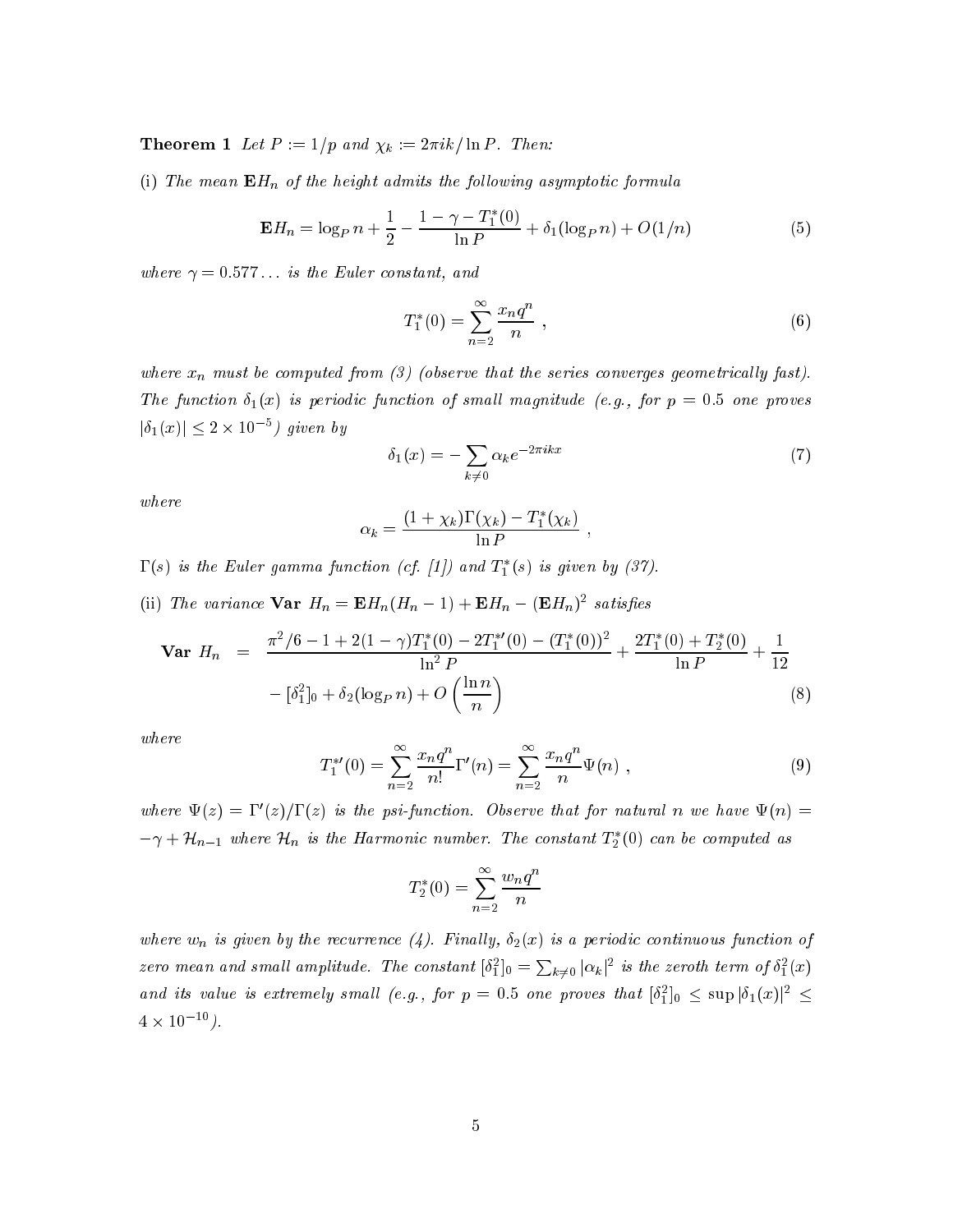| p   | $T_{1}^{*}(0)$ | $T_1^{*'}(0)$ | $T_2^*(0)$ | Var $H_n$ |
|-----|----------------|---------------|------------|-----------|
| 0.2 | 2.36           | 2.38          | 9.32       | 5.83      |
| 0.3 | 1.22           | 1.09          | 3.41       | 3.58      |
| 0.4 | 0.70           | 0.56          | 1.64       | 2.97      |
| 0.5 | 0.42           | 0.30          | 0.95       | 3.12      |
| 0.6 | 0.25           | 0.17          | 0.62       | 4.07      |
| 0.7 | 0.15           | 0.09          | 0.45       | 6.68      |
| 0.8 | 0.08           | 0.04          | 0.35       | 14.84     |

Table 1: Numerical evaluation of the constants  $I_1(0), I_1(0), I_2(0),$  and the variance **Var**  $H_n$  for various  $p \in [0.2...0.8]$ 

In Table 1 we present numerical values of the constants  $I_1(0), I_1(0), I_2(0),$  and the variance Var  $H_n$  given by (8) (for large n) as a function of p. In particular, we verify that our formula (8) on the variance agrees with that of Fill *et al.* [5] for  $p = 0.5$ , where the exact value  $1 - \gamma = 0.422...$  is given.

In order to formulate our next result concerning the distribution of  $H_n$  we need a new definition. Let a measure  $\mu$  be defined on the positive real axis as follows: Partition the positive real axis into an infinite sequence of *consecutive* intervals  $I_0, I_1, \ldots$  such that  $I_k$ has length  $(q/p)^{s(k)}$ , where  $s(k)$  is the number of 1's in the binary expansion of k. Thus,  $I_0 = [0,1], I_1 = [1,1+q/p],$  etc. Trote that the total length of the first  $Z^{**}$  intervals  $I_0, ..., I_{2^m-1}$  is  $p$  . That these  $Z^m$  intervals are obtained by repeated subdivisions of  $[0, p^\frown]$ , each time dividing each interval in the proportions  $p$  :  $q$ . Given these intervals, define  $\mu$  by putting a point mass  $|I_k|$  at the right endpoint of  $I_k$ , for each  $k = 0, 1, ...$  Note that for  $p = q = 1/2$ ,  $\mu$  consists of a unit mass at each positive integer.

Now, we are in a position to present our second main finding:

**Theorem 2** The following holds, uniformly for all integers  $k$ ,

$$
\mathbf{P}(H_n \le k) = F(p^k n) + O(n^{-1}),\tag{10}
$$

where

$$
F(x) = x \int_0^\infty e^{-xt} d\mu(t) = \int_0^\infty e^{-t} d\mu_x(t), \tag{11}
$$

with  $\mu_x$  denoting the dilated measure defined as above for the intervals  $xI_0, xI_1, \ldots$ . In particular, when  $k = \lfloor \log_P n \rfloor + \kappa$  where  $\kappa$  is an integer, then for large n the following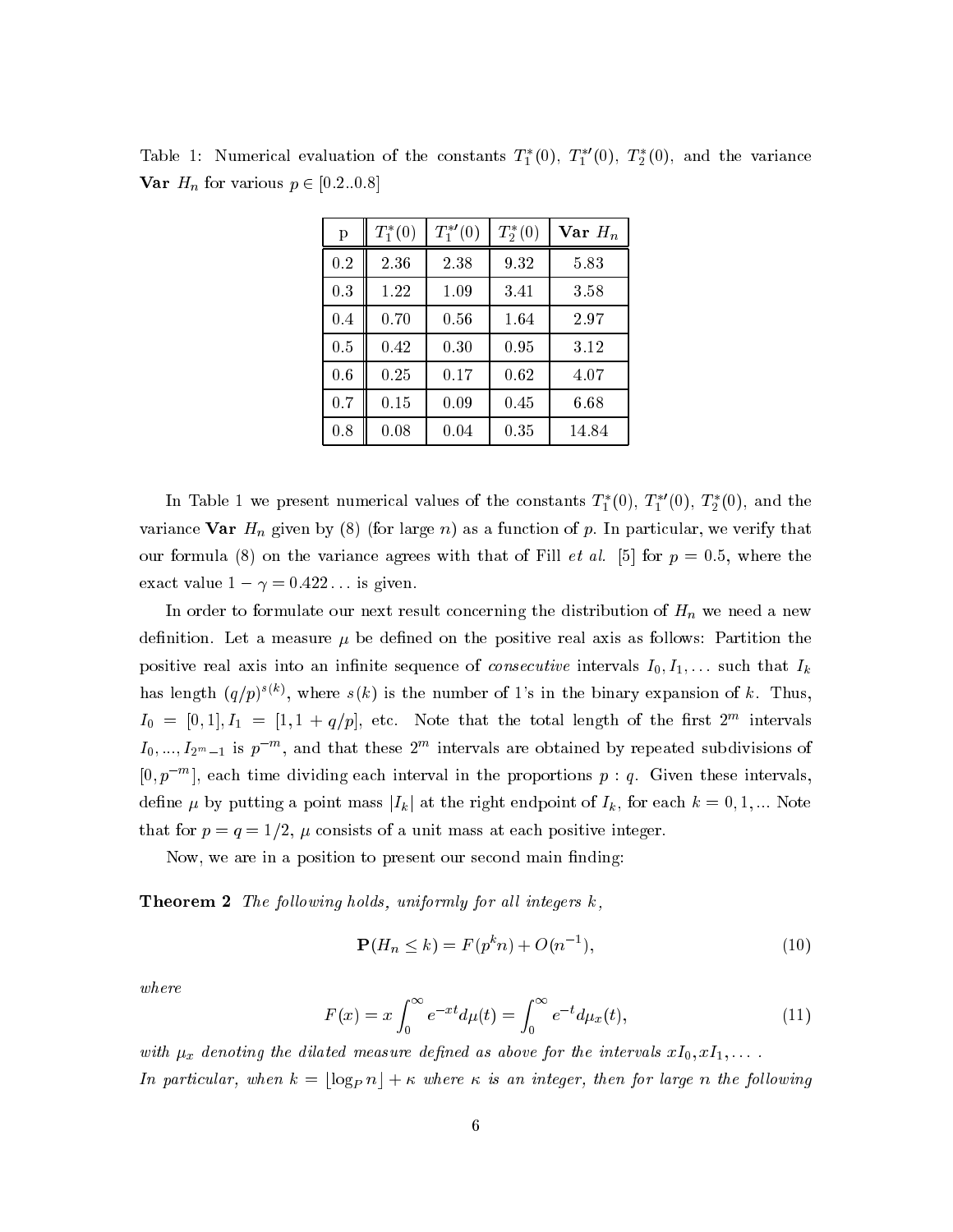asymptotic formula is true uniformly over  $\kappa$ 

$$
\mathbf{P}(H_n \leq \lfloor \log_P n \rfloor + \kappa) = p^{\kappa - \{\log_P n\}} \int_0^\infty e^{-tp^{\kappa - \{\log_P n\}}} d\mu(t) + O\left(\frac{1}{n}\right),\tag{12}
$$

where  $\{\log_P n\} = \log_P n - \lfloor \log_P n \rfloor$ .

**Remarks** (i) Limiting Distribution Does Not Exist. The fractional part  $\{\log_{P} n\}$  appearing in Theorem 2 is dense in the interval  $[0, 1)$  and does not converge. Thus, the limiting distribution of  $H_n - \lfloor \log_P n \rfloor$  does not exist. In fact, we observe that:

$$
\liminf_{n \to \infty} \mathbf{P}(H_n \leq \lfloor \log_P n \rfloor + \kappa) \leq p^{\kappa - 1} \int_0^{\infty} e^{-tp^{\kappa - 1}} d\mu(t) ,
$$
  

$$
\limsup_{n \to \infty} \mathbf{P}(H_n \leq \lfloor \log_P n \rfloor + \kappa) \geq p^{\kappa} \int_0^{\infty} e^{-tp^{\kappa}} d\mu(t) .
$$

(ii) Symmetric Case  $p = q = 0.5$ . We observe that for  $p = q = 0.5$  we obtain

$$
F(x) = x \sum_{j=1}^{\infty} e^{-jx} = \frac{x}{e^x - 1} ,
$$

and our results coincide with those of [5].

(iii) It is easily seen that  $\lim_{x\to 0} F(x) = 1$  and  $\lim_{x\to\infty} F(x) = 0$ . We conjecture that  $F(x)$ is always decreasing, as it is for  $p = 0.5$  by the explicit formula in (ii). If  $F(x)$  is decreasing, then  $F\left(p^{+}\right)$  is a distribution function, and if  $Z$  is a random variable with this distribution, then (10) can be written

$$
\mathbf{P}(H_n \le k) = \mathbf{P}(Z + \log_P n \le k) + O(n^{-1}).
$$

Hence, in this case, the distribution of  $H_n$  is well approximated by the distribution of  $[Z + \log_P n]$ ; for example it follows that the total variation distance between the two distributions tends to 0 as  $n \to \infty$ , which is a substitute for the failing limit distribution.

(iv) It is possible to obtain further terms in the asymptotic formulae in Theorems 1 and 2 using the same methods.

# 3 Analysis and Proofs

In this section, we prove Theorems 1 and 2 using an analytical approach. In the next subsection, we transform the problem to the Poisson model (i.e., poissonize it), which is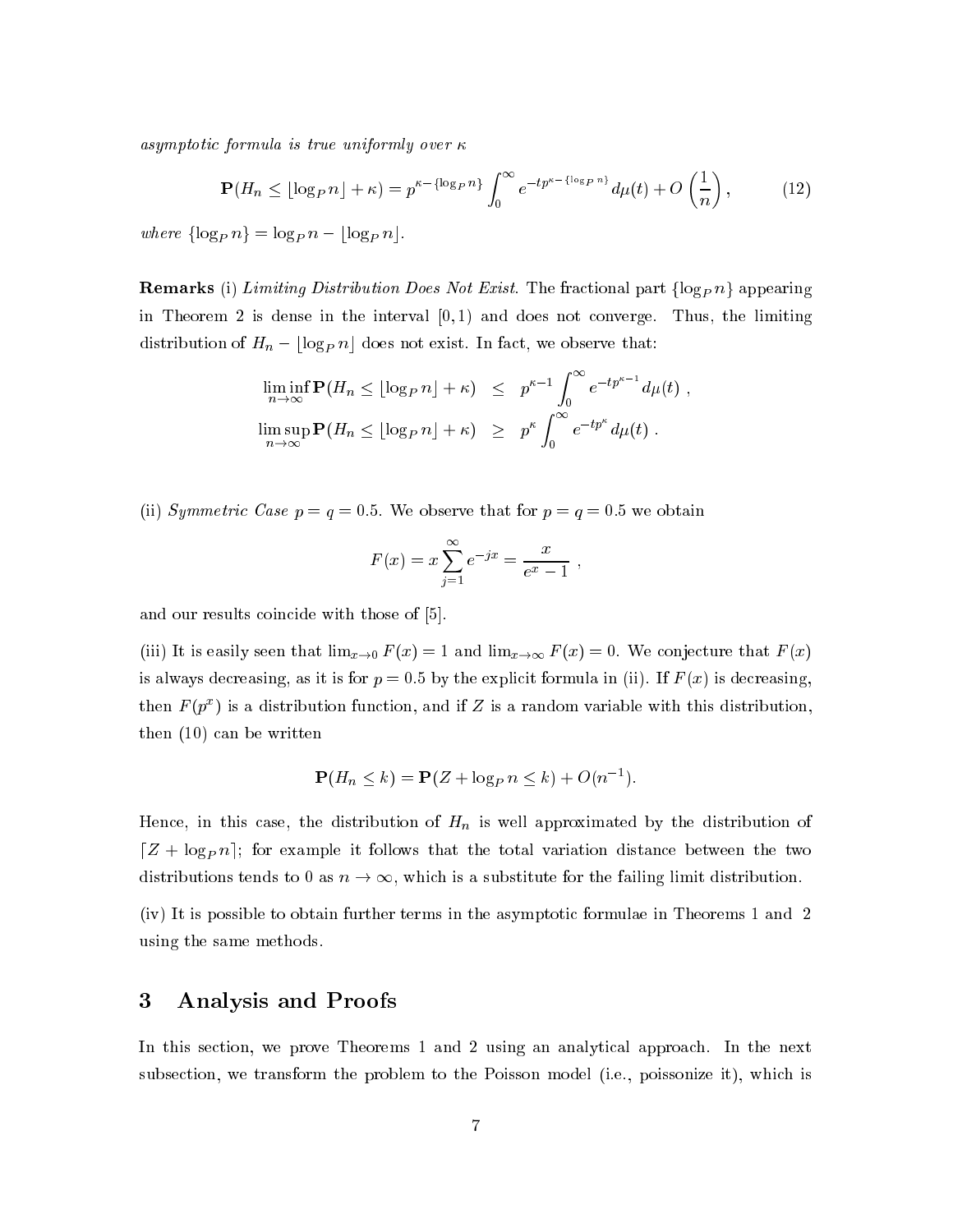easier to solve. Then, we apply Mellin transform (cf. Section 3.2) and a simple functional analysis (cf. Section 3.3) to obtain asymptotic solution for the poissonized moments and the poissonized distribution for the height. Finally, we depoissonize these ndings to recover our results for the original model.

#### 3.1 Poissonization and Depoissonization

It is well known that often poissonization leads to a simpler solution due to unique properties of the Poisson distribution (cf. [9]). *Poissonization* is a technique which replaces the fixed population model (sometimes called the Bernoulli model) by a model in which the population varies according to the Poisson law (hence, Poisson model). In the case of the leader election algorithm, we replace n by a random variable N distributed according to Poisson with mean equal n. We shall apply *analytical poissonization* (cf.  $[10, 11, 13, 14, 20]$ ) that makes use of the Poisson transform (i.e., exponential generating function as shown below). One must observe, however, that after solving the Poisson model (in most cases we can only solve it asymptotically!), we must *depoissonize* to recover the Bernoulli model results. In this subsection, we first derive functional equations for the Poisson model, and then present a general depoissonization lemma of Jacquet and Szpankowski [15] (cf. also [5, 11, 12, 13, 14, 20]) that we apply throughout the paper.

We now build the Poisson model. Let us define

$$
\widetilde{G}(z, u) = \sum_{n=0}^{\infty} G_n(u) \frac{z^n}{n!} e^{-z}
$$

$$
\widetilde{X}(z) = \sum_{n=0}^{\infty} x_n \frac{z^n}{n!} e^{-z},
$$

$$
\widetilde{W}(z) = \sum_{n=0}^{\infty} w_n \frac{z^n}{n!} e^{-z},
$$

where  $G_n(u)$ ,  $x_n$  and  $w_n$  are expressed as  $(2)-(4)$ , respectively. They are poissonized versions of the corresponding quantities in the Bernoulli model.

**Remark** If  $z \geq 0$ , then  $G(z, \cdot)$  is the probability generating function of  $H_{N(z)}$ , where the population size  $N(z)$  is random with the Poisson distribution Po(z). Note, however, that because of our convention  $G_0 = 0$  (or  $H_0 = \infty$ ),  $G(z, \cdot)$  is a defective probability generating function. This could be rectied by instead dening H0 <sup>=</sup> 0, but our choice is more convenient for us. Similarly,  $X(z) = \frac{\partial}{\partial u} G(z, u)|_{u=1}$  is for  $z \geq 0$  the expectation  $\mathbf{E} H_{N(z)}$ of the height when the population is random  $Po(z)$ , provided we here use the convention H0 <sup>=</sup> 0.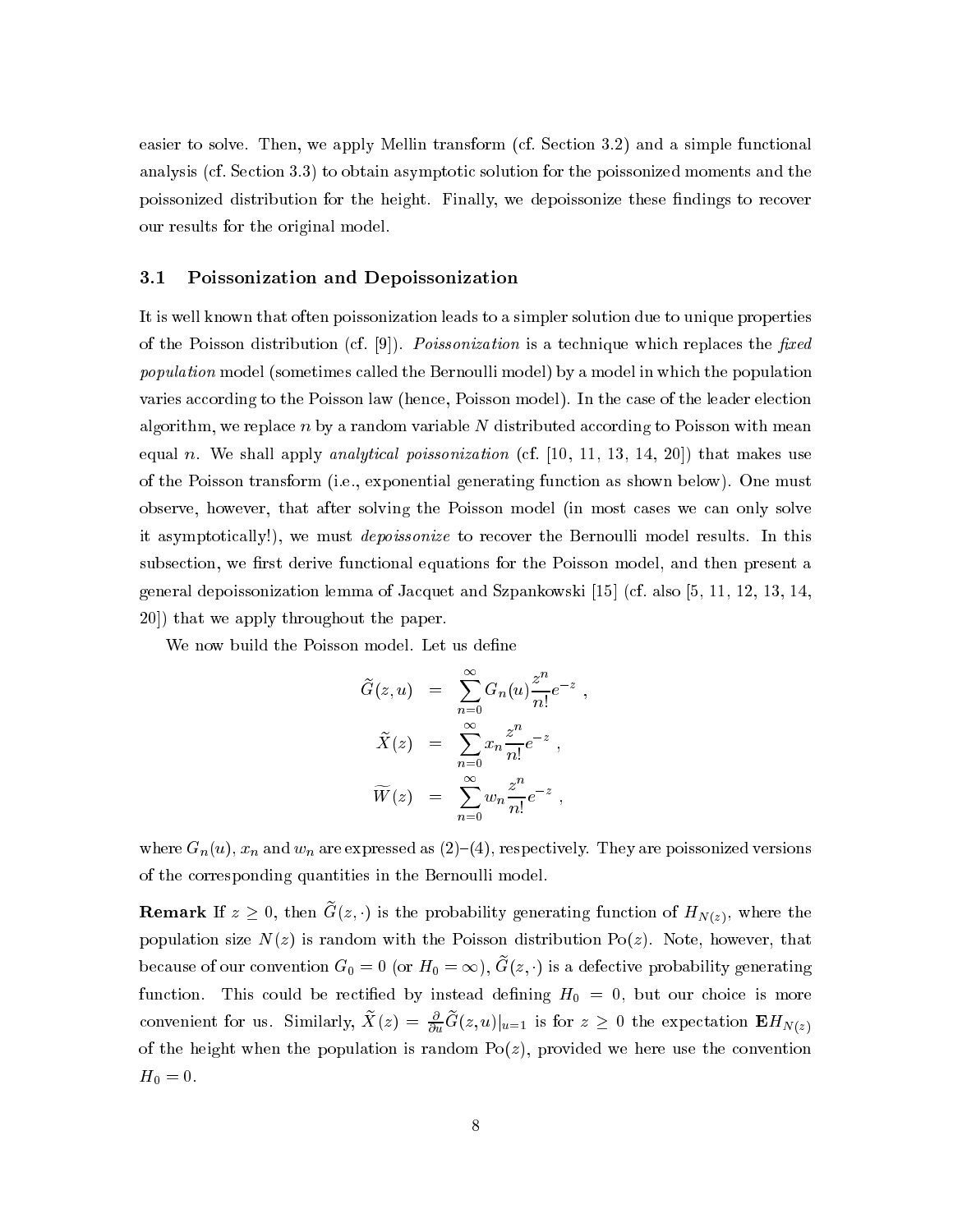To see the achieved simplifications, we observe that the recurrences  $(2)-(4)$  now become:

$$
\tilde{G}(z, u) = u\tilde{G}(pz, u) + u\tilde{G}(qz, u)e^{-pz} + (1 - u)ze^{-z}, \qquad (13)
$$

$$
\tilde{X}(z) = \tilde{X}(pz) + \tilde{X}(qz)e^{-pz} + 1 - (1+z)e^{-z}, \qquad (14)
$$

$$
\widetilde{W}(z) = \widetilde{W}(pz) + \widetilde{W}(qz)e^{-pz} + 2\widetilde{X}(z) + 2\left((e^{-z} - 1) + ze^{-z}\right)
$$
\n(15)

for a complex  $z$ . The above functional equations have a simpler form than their corresponding Bernoulli model equations, but they are far from being trivial. The main difficulty lies In the fact that there is a factor  $e^{-\epsilon x}$  in front of Ge $(gz,u)$ ,  $\Lambda(gz)$  and Wi( $gz$ ). Observe that in the symmetric case (i.e.,  $p = q = 0.5$ ) these functional equations reduce to the one analyzed in Szpankowski [22] (cf. also [5, 7, 16]). We solve these functional equations asymptotically (see the next two subsections) for z large and real. The next step is a depoissonization of these results, and we present now a general depoissonization result of Jacquet and Szpankowski [15] that generalize previous depoissonization lemmas of [11, 12, 13, 20]. Recall that a measurable function  $\psi: (0,\infty) \to (0,\infty)$  is slowly varying if  $\psi(tx)/\psi(x) \to 1$ as  $x \to \infty$  for every fixed  $t > 0$ .

**Lemma 1** [DEPOISSONIZATION LEMMA] Assume that  $G(z) = \sum_{n=0}^{\infty} g_n \frac{z^n}{n!} e^{-z}$  is an entire functions of a complex variable z. Suppose that there exist real constants  $a < 1, \beta, \theta \in$  $(0, \pi/2)$ ,  $c_1$ ,  $c_2$ , and  $z_0$ , and a slowly varying function  $\psi$  such that the following conditions hold, where  $S_{\theta}$  is the cone  $S_{\theta} = \{z : \vert \arg(z) \vert \leq \theta\}.$ 

(I) For all  $z \in S_\theta$  with  $|z| > z_0$ ,

$$
|\tilde{G}(z)| \le c_1 |z|^\beta \psi(|z|); \tag{16}
$$

(O) For all  $z \notin S_{\theta}$  with  $|z| \geq z_0$ ,

$$
|\tilde{G}(z)e^z| \le c_2 e^{a|z|}.\tag{17}
$$

Then for  $n \geq 1$ ,

$$
g_n = \tilde{G}(n) + O\left(n^{\beta - 1} \psi(n)\right) \tag{18}
$$

More precisely,

$$
g_n = \tilde{G}(n) - \frac{1}{2}n\tilde{G}''(n) + O\left(n^{\beta - 2}\psi(n)\right) \tag{19}
$$

The  $\langle Dy$ -Oh  $\langle v \rangle$  terms in (19) and (19) are uniform for any family of entire functions  $G$  that satisfy the conditions with the same and  $\alpha$  and  $\alpha$  and  $\alpha$  and  $\alpha$  and  $\alpha$  and  $\alpha$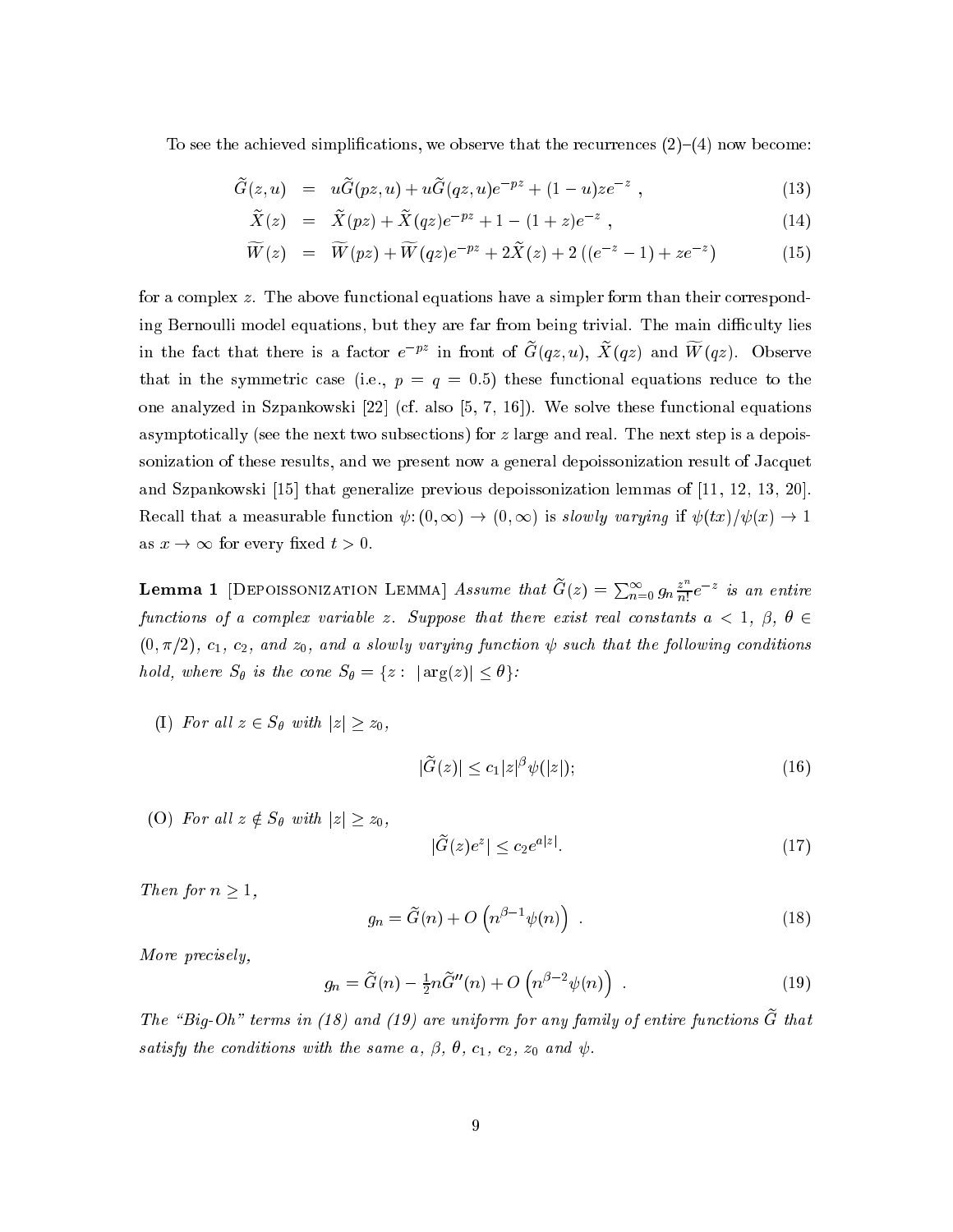#### 3.2 Analysis of Moments

We now prove Theorem 1 using the Mellin transform and depoissonization techniques. We thus begin by studying the functions  $G(z, u)$ ,  $A(z)$  and  $V(z)$  defined above, which satisfy the functional equations (13)–(15). We write f (s) or  $\mathcal{M}(t,s)$  for the Mellin transform of a function  $f(x)$  of real parameter x, that is,

$$
f^*(s) = \mathcal{M}(f, s) = \int_0^\infty f(x) x^{s-1} dx
$$

provided the above integral converges. A beautiful survey on Mellin transform can be found in [8], and we refer the reader to this paper for details concerning Mellin transform.

The Foisson mean  $A(z)$  and second factorial moment W  $(z)$  satisfy function equations (14) and (15), respectively. We observe that from the recurrence equations (3) and (4) we immediately prove that  $x_n = O(\ln(n+1))$  and  $w_n = O(\ln^{-}(n+1))$ . It follows that  $\Lambda$  and We are entire functions. Moreover, it follows easily that  $X(x) = \mathcal{O}(\ln(x+1))$  for  $x \geq 0$ . In order to apply the depoissonization lemma we have to extend this estimate to complex arguments in a cone  $S_{\theta}$ .

Thus fix  $\theta = \pi/4$ , say; we claim that

$$
|X(z)| = O(\ln(|z| + 1)), \qquad z \in S_{\theta}.
$$
 (20)

This is proved by induction along increasing domains (cf. [14]) as follows: Let  $\rho = \max(p, q)^{-1} >$ 1. Suppose that  $R$  and  $A$  are such that

$$
|\widetilde{X}(z)| \le A \ln(|z|), \qquad z \in S_{\theta}, \ 2 \le |z| \le R. \tag{21}
$$

If now  $z \in S_\theta$  with  $R \leq |z| \leq \rho R$ , then the recursion relation (14) yields, provided  $R \min(p, q) \geq 2,$ 

$$
\begin{aligned} |\tilde{X}(z)| &\leq |\tilde{X}(pz)| + |\tilde{X}(qz)|e^{-p|z|\cos\theta} + 1 + (1+|z|)e^{-|z|\cos\theta} \\ &\leq A\ln(|z|) + A\ln(p) + A\ln(R)e^{-pR\cos\theta} + 2 + (\cos\theta)^{-1} . \end{aligned} \tag{22}
$$

Now choose  $R_0 \geq 2/$  min(p; q) such that  $\ln(p) + \ln(R)e^{-r}$   $\leq$   $\leq$   $\infty$  of  $0$  for  $R \geq R_0$ . If  $A \geq 3/\delta \cos \theta$  and  $R \geq R_0$ , then (22) shows that (21) holds also for  $z \in S_\theta$  with  $R \leq |z| \leq$  $\mathcal{L}$  and  $\mathcal{L}$  are recorded to the RN and a suitable large  $\mathcal{L}$  (21) the suitable form for form for  $\mathcal{L}$  $R = \rho/R_0$  for every  $n \geq 0$  (with the same A) and (20) follows for  $|z| \geq 2$ ; for small  $|z|$  we use  $\Lambda(z) = O(|z|^{-}$ ,  $|z| \geq 2$ , because  $x_0 = x_1 = 0$ .

Similarly one proves, using (15) and (20),

$$
|\widetilde{W}(z)| = O(\ln^2(|z|+1)), \qquad z \in S_\theta.
$$
\n
$$
(23)
$$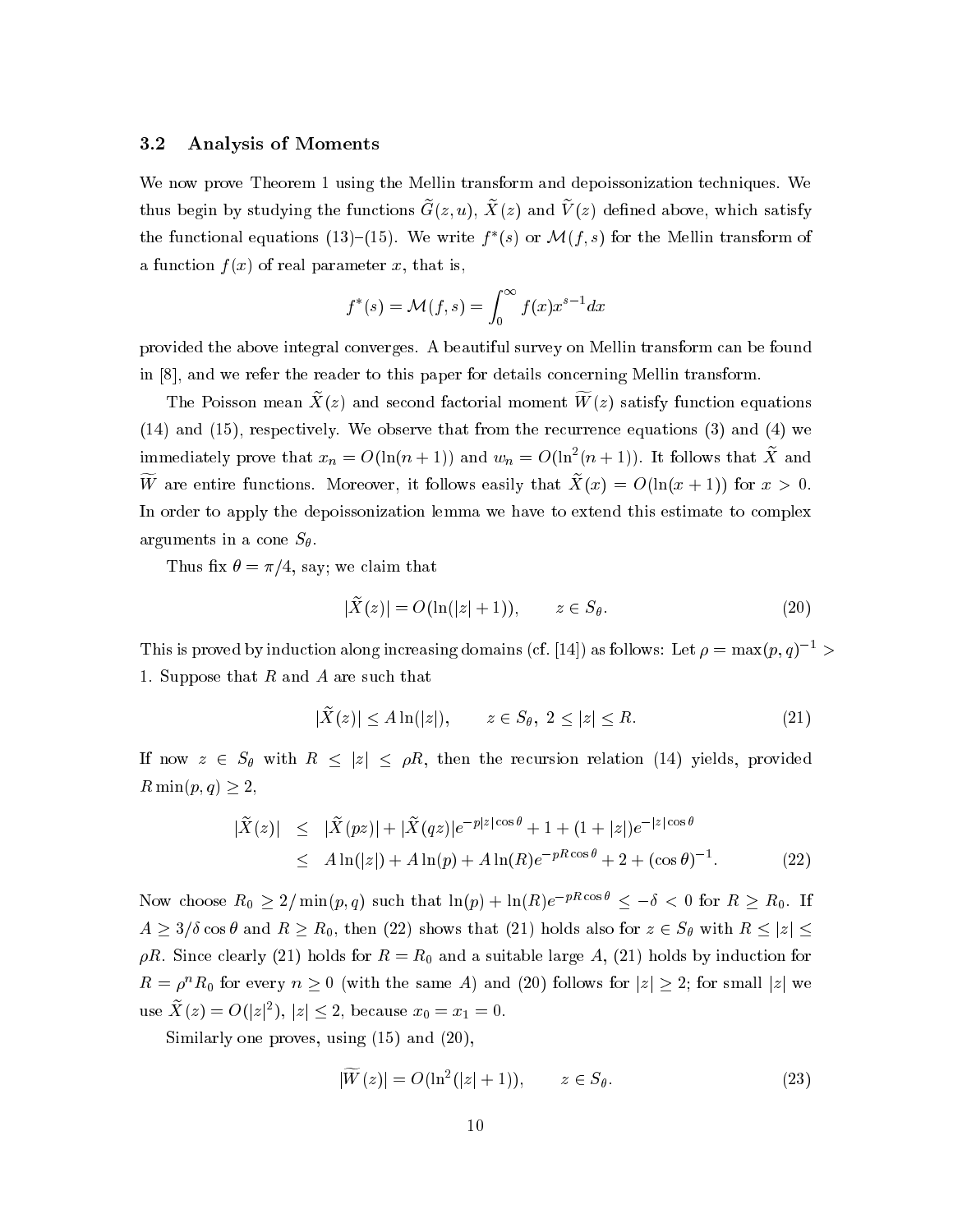In particular, (20) and (23) hold for real  $x > 0$ . It follows that the Mellin transforms  $\Lambda$  (s) and  $W$  (s) exist (and are analytic) in the strip  $-1 < \pi s < 0$ . (In fact, since  $x_{1}$  and  $y_{2}$  are  $y_{3}$  there is no constant the dominant  $y_{3}$  is the second through  $y_{4}$ 

Let us now concentrate on the first moment. Define

$$
T_1(z) = \tilde{X}(qz)e^{-pz} . \tag{24}
$$

Then,  $T_1(z)$  is an entire function and the Mellin transform  $T_1(s)$  exists at least for  $-z <$  $\Re s < \infty$ . Indeed, since every  $x_n \geq 0$ , we have

$$
|\widetilde{X}(z)e^z| \le \widetilde{X}(|z|)e^{|z|} \tag{25}
$$

and thus  $|X(z)| \leq X(|z|)e^{iz}$  for extracted if  $x \geq 0$  and  $|z-x| \leq yx/4$ ,

$$
|T_1(z)| \le \widetilde{X}(q|z|)e^{q|z|-\Re z} \le \widetilde{X}(q|z|)e^{qx-x+2|z-x|} \le \widetilde{X}(q|z|)e^{-px/2} = O(e^{-px/2}\ln(1+x)).
$$

Thus, by Cauchy's estimate, for every  $m \geq 0$ ,

$$
T_1^{(m)}(x) = O(x^{-m}e^{-px/2}\ln(1+x)), \qquad x > 0.
$$

Since further  $T_1^{(m)}(x)$  is bounded for  $0 \le x \le 1$ , the Mellin transform  $T_1^{(m)}$  (s) exists at least for  $0 < \Re s < \infty$ , and is bounded on each line  $\Re s = \sigma > 0$ .

Integration by parts yields  $s(s+1)\cdots(s+m-1)T_1^*(s)=(-1)^mT_1^{\cdots r}$ 1 (s <sup>+</sup> m) and thus the estimate

$$
|T_1^*(\sigma + i\tau)| \le \frac{C(\sigma, m)}{(1+|\tau|)^m} \tag{26}
$$

for each  $m \ge 2$  and  $-2 < \sigma < \infty$ ;  $C(\sigma, m)$  is bounded for  $\sigma$  in a compact interval of  $(-2, \infty)$ and m inxed. In particular,  $I_1(\sigma + i\tau)$  is integrable in  $\tau$  for each  $\sigma > -2$ .

We re-write (14) as follows:

$$
\widetilde{X}(z) = \widetilde{X}(pz) + T_1(z) - (e^{-z} - 1) - ze^{-z}.
$$

Taking the Mellin transform of the above we have, for  $-1 < \Re s < 0$ ,

$$
X^*(s) = p^{-s} X^*(s) + T_1^*(s) - \Gamma(s) - \Gamma(s+1), \tag{27}
$$

where  $\Gamma(\cdot)$  is the Euler gamma function. Now, we can solve (27) to get

$$
X^*(s) = \frac{\Gamma(s) + \Gamma(s+1) - T_1^*(s)}{(1/p)^s - 1}, \qquad -1 < \Re s < 0. \tag{28}
$$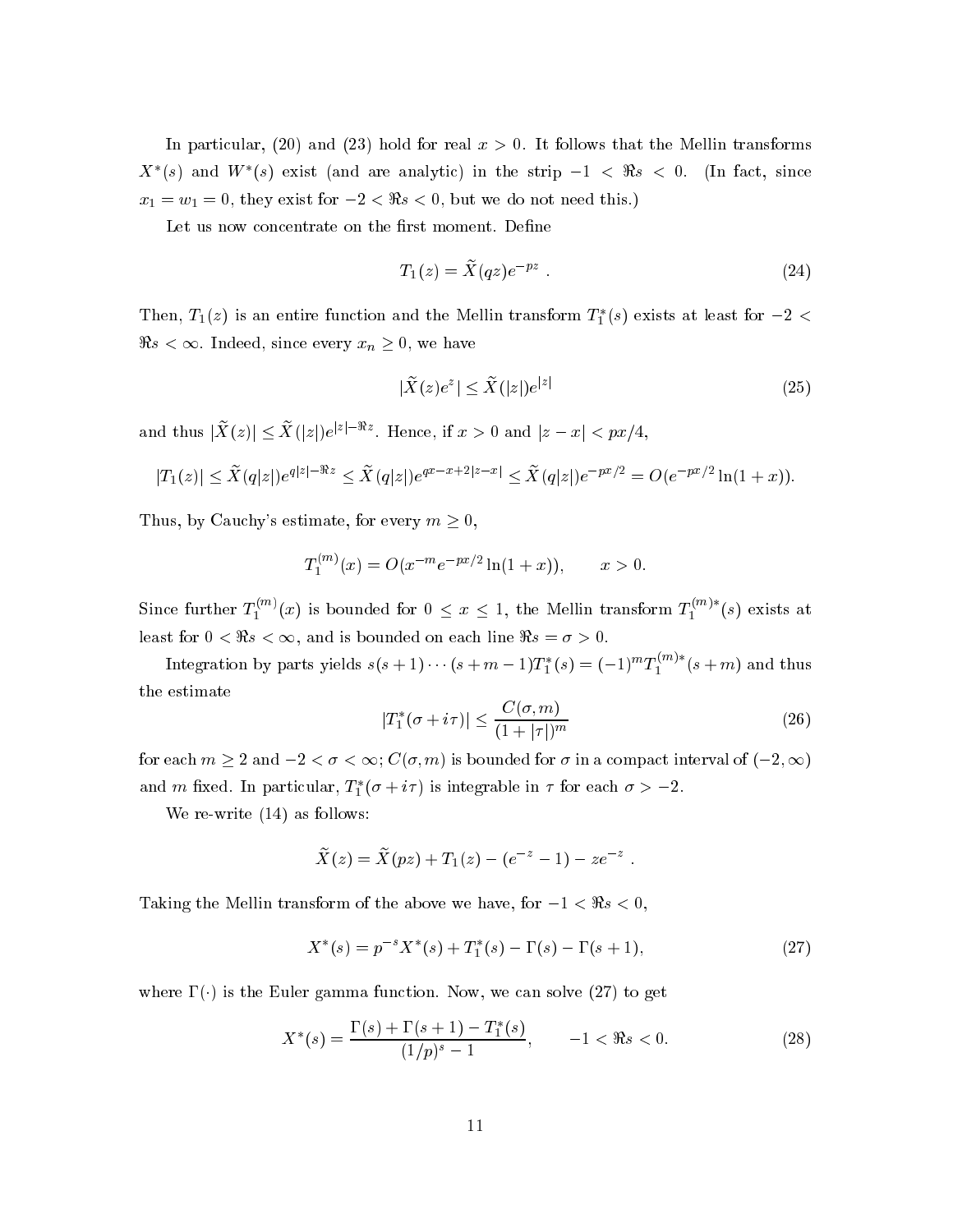The right hand side extends to a meromorphic function in the half plane  $-1 < \Re s < \infty$ , with poles at  $\chi_k = 2\pi i k / \ln(1/p), k = \ldots, -1, 0, 1, 2, \ldots$ . All poles are simple except the one at 0  $(k = 0)$ , which is double.

It follows from (28) and (20) that for every  $\sigma \in (-1,0) \cup (0,\infty)$ ,  $|X|(\sigma+i\tau)| = O((1+\tau))$  $\tau^-$ )  $\tau$ )  $\in$   $L^-(a\tau)$ . The Mellin (Fourier) inversion formula thus yields for  $x>0$  the following.

$$
\widetilde{X}(x) = \frac{1}{2\pi i} \int_{-1/2 - i\infty}^{-1/2 + i\infty} x^{-s} X^*(s) ds.
$$
\n(29)

Shifting the line of integration to  $\Re s = R > 0$  (using the Cauchy residue theorem) we obtain for any large  $R$ ,

$$
\widetilde{X}(x) = O(x^{-R}) - \sum_{-\infty}^{\infty} \text{Res}_{\chi_k}(x^{-s}X^*(s)).
$$
\n(30)

Let  $\alpha_k = \operatorname{Res}_{\chi_k} \Lambda$  (*s*). If  $\kappa \neq 0$ , then

$$
\alpha_k = ((1 + \chi_k)\Gamma(\chi_k) - T_1^*(\chi_k))/\ln(1/p);
$$

In particular this implies  $\alpha_k = O(|\kappa|^{-\alpha})$  for each  $n > 0$ . Moreover, for  $\kappa \neq 0$ ,

$$
\operatorname{Res}_{\chi_k}(x^{-s}X^*(s)) = x^{-\chi_k}\operatorname{Res}_{\chi_k}X^*(s) = \alpha_k e^{-2\pi i k \log_{1/p} x}
$$

For  $k = 0$ , we obtain

$$
\operatorname{Res}_0(x^{-s}X^*(s)) = -\ln(x)/\ln(1/p) + \operatorname{Res}_0X^*(s) = -\log_{1/p}x - \frac{1}{2} + \frac{1-\gamma - T_1^*(0)}{\ln(1/p)}.
$$

Consequently, for every  $R > 0$ ,

$$
\widetilde{X}(x) = \log_{1/p} x + \frac{1}{2} - \frac{1 - \gamma - T_1^*(0)}{\ln(1/p)} + \delta_1(\log_{1/p} x) + O(x^{-R}),\tag{31}
$$

where  $\delta_1(t) = -\sum_{k\neq 0} \alpha_k e^{-2\pi i kt}$  is a periodic function with mean 0.

We now apply the depoissonization lemma. We have already verified condition  $(I)$  in (20), with  $\beta = 0$  and  $\psi(x) = \ln(x + 1)$ . Condition (O) can be verified similarly, but it is also possible to avoid induction and use the recursion just once as follows. First, by (25) and  $\{z0\}$ ,  $\Delta$  ( $z$ )e  $\geq$   $\Delta$  ( $\{z\}$ )e  $\geq$   $\geq$   $\geq$   $\lfloor$   $\ln(|z|+1)$  for every  $z$ . Next, (14) can be written

$$
e^{z}\widetilde{X}(z) = e^{qz}e^{pz}\widetilde{X}(pz) + e^{qz}\widetilde{X}(qz) + e^{z} - 1 - z,
$$

which thus yields

$$
|e^{z}\tilde{X}(z)| \leq C \ln(1+|z|) \left(e^{p|z|+q\Re z}+e^{q|z|}\right)+e^{\Re z}+1+|z|,
$$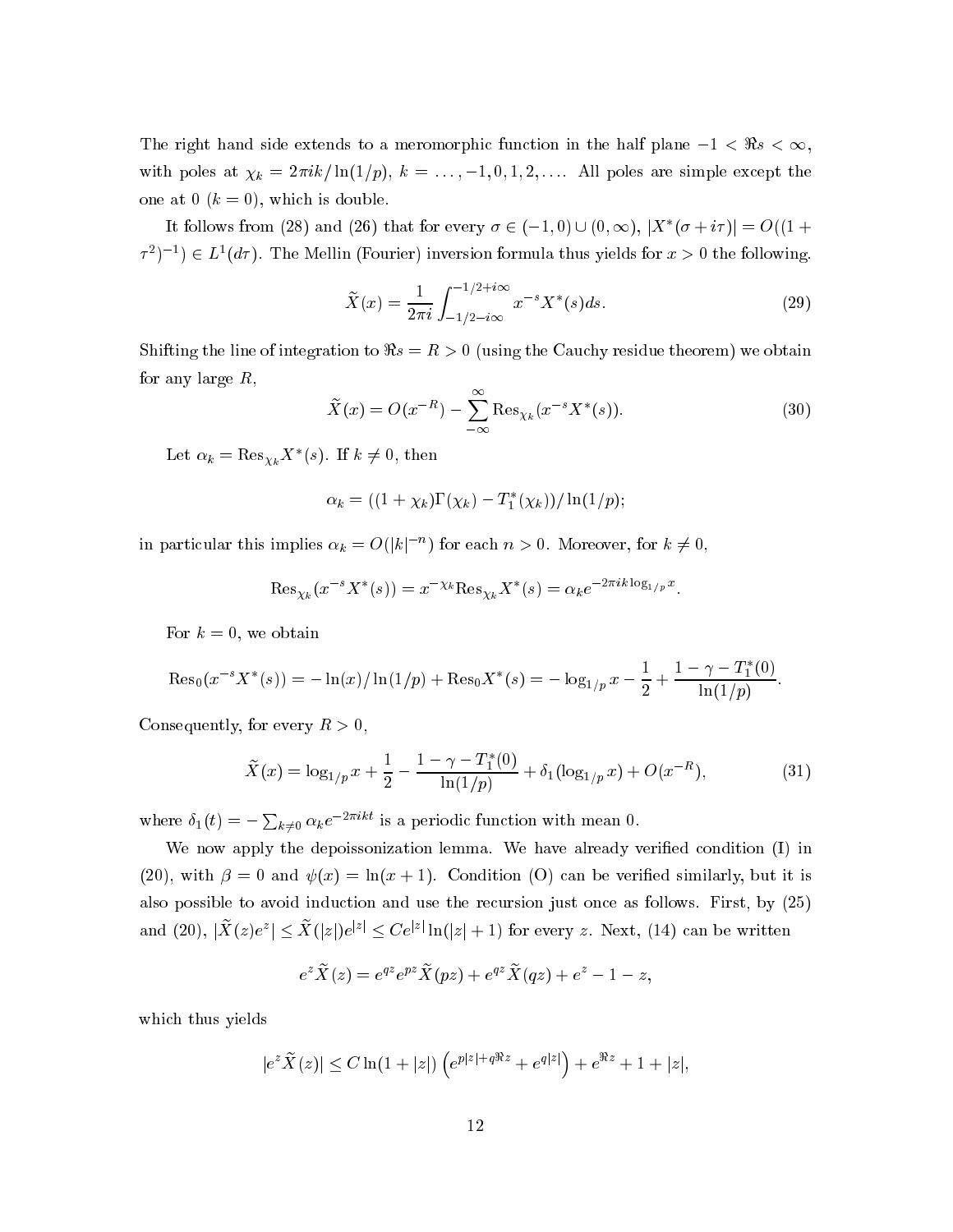and (O) follows.

Depoissonization Lemma now gives immediately, by (18), the first moment

$$
\mathbf{E}H_n = x_n = \log_P n + \frac{1}{2} - \frac{1 - \gamma - T_1^*(0)}{\ln P} + \delta_1(\log_P n) + O(\ln n/n). \tag{32}
$$

The error term can be improved to  $O(1/n)$ , which yields (5), by instead using (19) and verifying that  $X^-(x) = O(x^{-1}), x > 0.$  The latter estimate is easily obtained by differentiating (29) twice (moving the derivatives inside the integral) and estimating the integral by residue calculus as above. The details can be found in [14, 15].

Now, the second moment. Let  $I_2(z) = W(qz)e^{-\epsilon z}$ ; then the Mellin transform  $I_2(s)$ exists for  $-2 < \Re s < \infty$  and (15) yields, for  $-1 < \Re s < 0$ ,

$$
W^*(s) = p^{-s}W^*(s) + T_2^*(s) + 2X^*(s) + 2\Gamma(s) + 2\Gamma(s+1),
$$
\n(33)

and thus

$$
W^*(s) = \frac{2X^*(s)}{1 - p^{-s}} + \frac{2\Gamma(s) + 2\Gamma(s+1) + T_2^*(s)}{1 - p^{-s}}
$$
  
= 
$$
\frac{-2\Gamma(s) - 2\Gamma(s+1) + 2T_1^*(s)}{((1/p)^s - 1)^2} - \frac{2\Gamma(s) + 2\Gamma(s+1) + T_2^*(s)}{(1/p)^s - 1}.
$$
 (34)

As above, we can obtain an asymptotic expansion of  $\widetilde{W}(z)$  by finding the inverse of the Mellin transform. Thus, the Poisson variance  $V(z) = W(z) + \Lambda(z) - \Lambda(z)$  becomes, after some lengthy but elementary calculations,

$$
\tilde{V}(x) = \frac{\pi^2}{6 \ln^2 p} + \frac{1}{12} + \frac{2T_1^*(0) + T_2^*(0)}{\ln(1/p)} \n+ \frac{-1 - 2T_1^{*'}(0) + 2(1 - \gamma)T_1^*(0) - (T_1^*(0))^2}{\ln^2 p} + \delta_3(\log_{1/p} x) + O(x^{-R})
$$
\n(35)

where  $\sigma_3(t) = \sigma_2(t) - [\sigma_1]_0$  is a small nuctuating function. Applying now the Depoissonization Lemma to  $W$  (verhying (O) as for  $X$  ), we easily obtain (8). In fact, it follows as above, using (19), that  $w_n = W(n) + O(\ln n/n)$  ((18) would give  $O(\ln^{-n}/n)$ ), and this together with the already proven  $x_n = X(n) + O(1/n)$  yields  $\textbf{Var}$   $H_n = w_n + x_n - x_n^2 = V(n) + O(\ln n/n)$  $(cf. [14, 15]).$ 

To complete the proof of Theorem 1, we need a method of evaluating the constants  $T_1(0)$ ,  $T_2^*(0)$ , and  $T_1^{*\prime}(0)$ . Let again  $x_n = \mathbf{E} H_n$  which we can compute for any n from the recurrence above. We need an evaluation of the Mellin of  $X(z) = \sum_{n>2} x_n \frac{z^n}{n!} e^{-z}$  since  $x_0 = x_1 = 0$ . Thus noting that  $\mathcal{M}(e^-, s) = \Gamma(s)$  for  $\pi(s) > 0$ , and furthermore  $\mathcal{M}(z^e, e^-, s) = \Gamma(s + n)$ for  $\Re(s) > -n$ , we immediately derive

$$
X^*(s) = \sum_{n=2}^{\infty} \frac{x_n}{n!} \mathcal{M}(z^n e^{-z}, s) = \sum_{n=2}^{\infty} \frac{x_n}{n!} \Gamma(s+n)
$$
(36)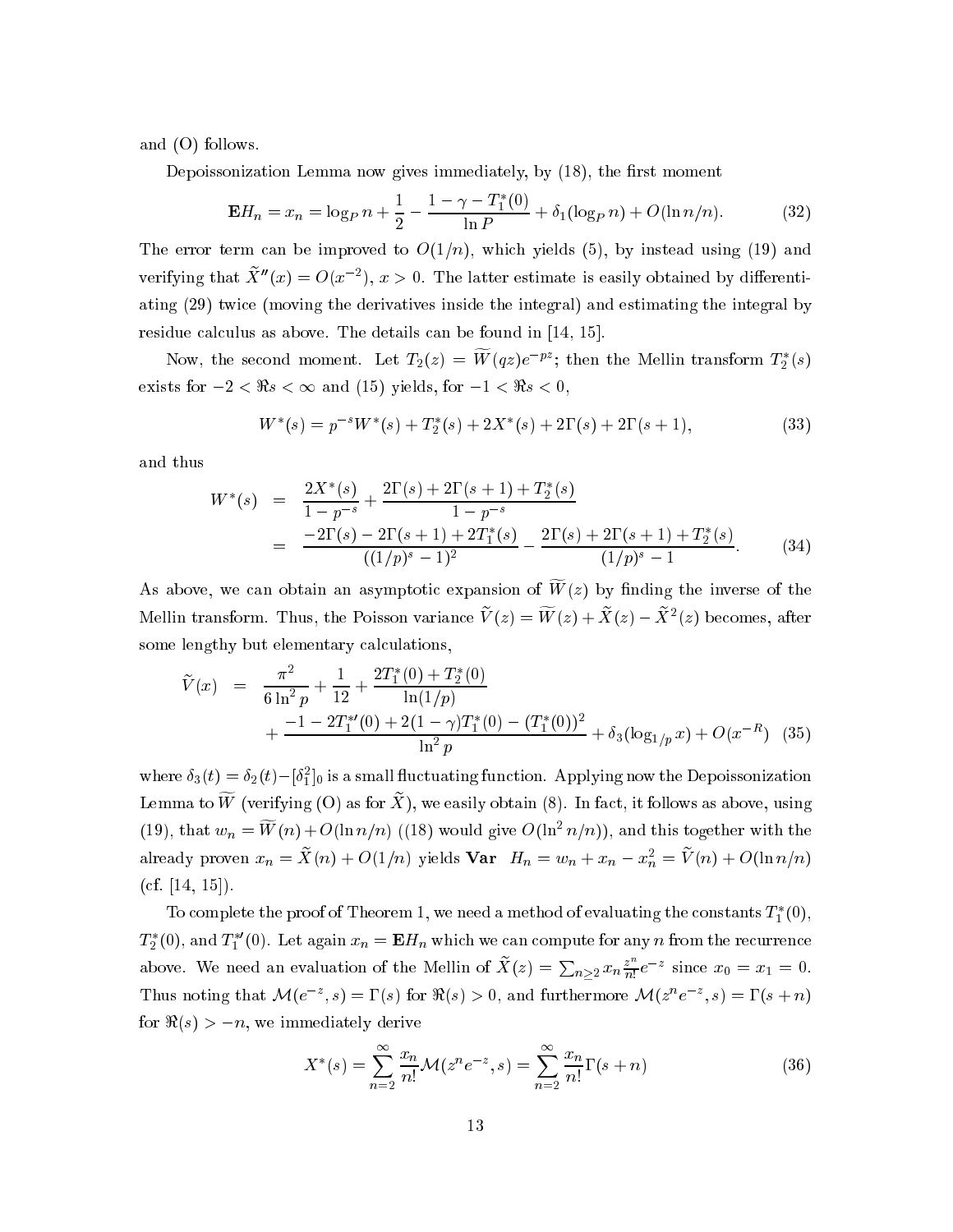provided  $\Re(s) \in (-2, 0)$ . Observe that the series converges absolutely in this range by the estimate of  $x_n$  above.

Moreover,

$$
T_1(z) = \tilde{X}(qz)e^{-pz} = \sum_{n\geq 2} x_n \frac{(qz)^n}{n!} e^{-z} = \sum_{n\geq 2} \frac{x_n q^n}{n!} z^n e^{-z}
$$

and thus, similarly,

$$
T_1^*(s) = \sum_{n=2}^{\infty} \frac{x_n q^n}{n!} \Gamma(s+n)
$$
 (37)

provided  $-2 < \Re(s) < \infty$ . In particular,

$$
T_1^*(0) = \sum_{n=2}^{\infty} \frac{x_n q^n}{n!} \Gamma(n) = \sum_{n=2}^{\infty} \frac{x_n q^n}{n},
$$
\n(38)

which has an exponential rate of convergence.

Now, we can move on and estimate  $T_1$  (0). Taking the derivative of (37) at  $s = 0$  and arguing as before we arrive at the following formula

$$
T_1^{*}(0) = \sum_{n=2}^{\infty} \frac{x_n q^n}{n!} \Gamma'(n) = \sum_{n=2}^{\infty} \frac{x_n q^n}{n} \Psi(n),
$$
\n(39)

where  $\Psi(s) = 1/(s)/1$  (s) is the Psi function; recall that for  $n \geq 2$  we have  $\Psi(n) = -\gamma + n_{n-1}$ (where  $\mathcal{H}_n$  here is the Harmonic number).

Of course,  $T_2$  (0) can be computed in a similar fashion.

$$
T_2^*(0) = \sum_{n=2}^{\infty} \frac{w_n q^n}{n},\tag{40}
$$

This completes the proof of Theorem 1.

#### 3.3 Analysis of the Distribution

We now prove Theorem 2. We start with the functional equation (13). After defining  $H(z, u) = G(z, u)/\left(1 - u\right)$  we obtain

$$
\widetilde{H}(z,u) = u\widetilde{H}(pz,u) + u\widetilde{H}(qz,u)e^{-pz} + ze^{-z} . \qquad (41)
$$

Let now  $G_k(z) = \sum_{n=1}^{\infty} P(H_n \le k) \frac{z^n}{n!} e^{-z}$ . Then,  $H(z, u) = \sum_{k=0}^{\infty} u^k G_k(z)$  and an identification of the coefficients of  $u$  in (41) yield

$$
\widetilde{G}_0(z) = z e^{-z} \n\widetilde{G}_{k+1}(z) = \widetilde{G}_k(pz) + e^{-pz} \widetilde{G}_k(qz) , \qquad k \ge 0.
$$
\n(42)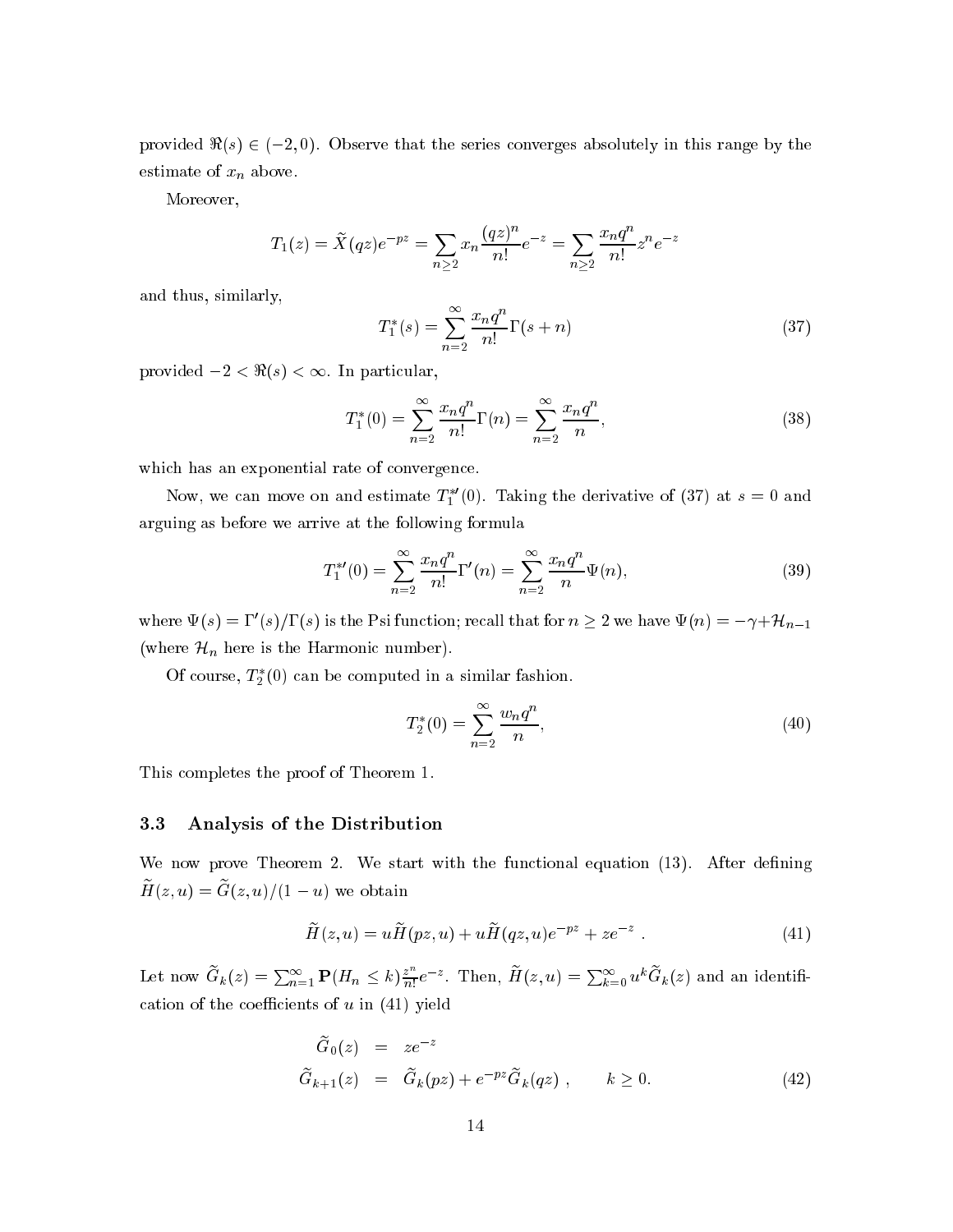we claim that the above functional equation for  $G_k(z)$  is solved by

$$
\widetilde{G}_k(z) = p^k z \int_0^{p^{-k}} e^{-p^k z t} d\mu(t)
$$
\n(43)

(where  $\mu$  is defined just above Theorem 2). In fact, the case  $k = 0$  is simple, because  $\mu$ restricted to  $[0, 1]$  only consists of a point mass at 1, and thus the integral equals  $e^-$  . For  $\kappa > 1$ , we use the fact that the measure  $\mu$  on (pff, pfffff) is obtained from  $\mu$  on (0, pffff) by a translation and dilation, so that for every function  $f$ ,

$$
\int_{p^{-k}+}^{p^{-k-1}} f(t) d\mu(t) = \frac{q}{p} \int_0^{p^{-k}} f(p^{-k} + \frac{q}{p}t) d\mu(t)
$$

and thus

$$
\int_0^{p^{-k-1}} f(t) d\mu(t) = \int_0^{p^{-k}} f(t) d\mu(t) + \frac{q}{p} \int_0^{p^{-k}} f(p^{-k} + \frac{q}{p}t) d\mu(t).
$$

It is now easy to see that  $(43)$  satisfies  $(42)$ .

Moreover,  $(43)$  trivially holds also for  $k < 0$ , with both sides zero; hence  $(43)$  holds for all integers k.

We next observe that, with  $F(x)$  defined in (11),

$$
|\tilde{G}_k(n) - F(p^k n)| = p^k n \int_{p^{-k}+}^{\infty} e^{-p^k nt} d\mu(t) \le p^k n \int_{p^{-k}}^{\infty} e^{-p^k nt} dt = e^{-n}
$$
 (44)

when  $k \geq 0$ , and similarly  $|G_k(n) - F(p^k n)| = F(p^k n) \leq p^k n e^{-p^k n} + e^{-n} \leq (n+1)e^{-n}$ when  $k < 0$ . Thus, to complete the proof of Theorem 2 it suffices to apply Depoissonization Lemma, provided we verify conditions (I) and (O) uniformly for all k (and some fixed  $\theta$ ). with  $\beta = 0$  and  $\psi = 1$ . This can be done as above using induction along increasing domains, but we give a simpler argument. Indeed, in order to verify (I) we can use the exact formula (43) and observe that for any decreasing function  $f \geq 0$  on  $(0, \infty)$ ,  $\int_0^\infty f d\mu(t) \leq$  $r \infty$ 0 dec m hence if  $\Re z > 0$ ,

$$
|\widetilde{G}_k(z)| \le p^k |z| \int_0^\infty e^{-p^k \Re z t} \, d\mu(t) \le p^k |z| \int_0^\infty e^{-p^k \Re z t} \, dt = \frac{|z|}{\Re z}.
$$

Consequently (I) holds, uniformly in k, for any  $\theta < \pi/2$ .

For  $(O)$  we first observe that

$$
|e^z \widetilde{G}_k(z)| \le \sum_{n=0}^{\infty} \frac{|z|^n}{n!} = e^{|z|}.
$$

Hence (42) yields, for  $k \geq 0$ ,

$$
|e^z \widetilde{G}_{k+1}(z)| \le |e^{qz}||e^{pz} \widetilde{G}_k(pz)| + |e^{qz} \widetilde{G}_k(qz)| \le e^{q\Re z + p|z|} + e^{q|z|} \le e^{a|z|}
$$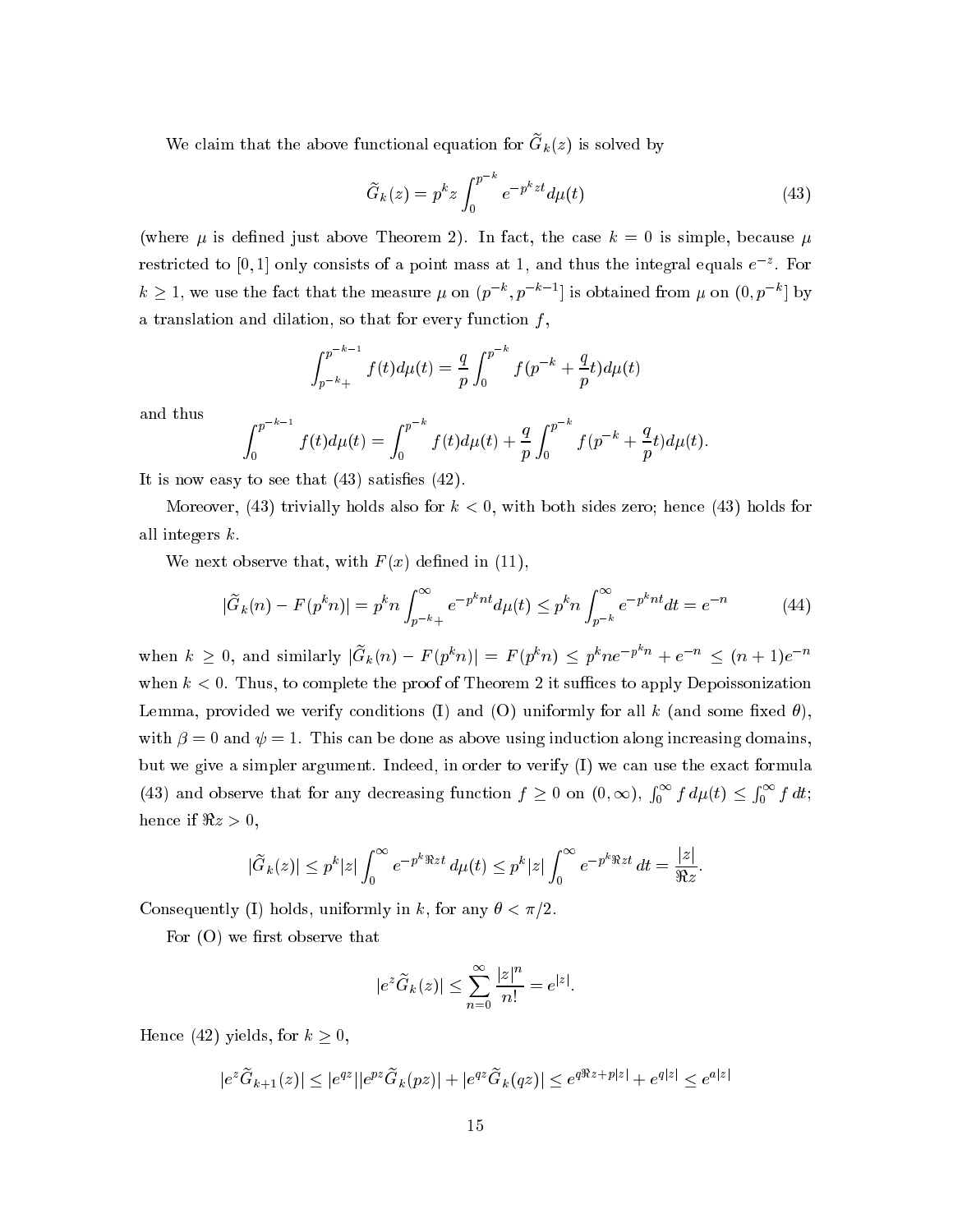for some  $a \leq 1$  and z suniclently large. Since further  $|e|G_0(z)| = |z|$ , also (O) holds uniformly in  $k$ . This completes the proof of Theorem 2.

#### ACKNOWLEDGEMENT

We would like to thank Profs. J. Fill and H. Mahmoud for several discussions concerning this paper.

## References

- [1] Abramowitz, M. and Stegun, I., eds. Handbook of Mathematical Functions . Wiley, New York, 1962.
- [2] Brassard, G. and Bratley, P. Algorithmics: Theory and Practice . Prentice Hall, Englewood Cliffs, New Jersey 1988.
- [3] Devroye, L. A study of trie-like structures under the density model. Annals of Applied  $Probability, 2, 402–434, 1992.$
- [4] Fayolle, G., Flajolet, P., and Hofri, M. On a Functional Equation Arising in the Analysis of a Protocol for a Multiaccess Broadcast Channel, Adv. Appl. Probab., 18,  $441-472$ , 1984.
- [5] Fill, J. A., Mahmoud, H. M., and Szpankowski, W. On the distribution for the duration of a randomized leader election algorithm. Ann. Appl. Probab., 1996.
- [6] Fill, J. Personal Communication.
- [7] Flajolet, P., Régnier, M. and Sotteau, D., Algebraic Methods for Trie Statistics, Annals of Discrete Mathematics, 25, 145-188, 1985.
- [8] Fla jolet, P., Gourdon, X., and Dumas, P. Mellin transforms and asymptotics: Harmonic sums. Theoretical Computer Science, vol. 144, 3-58, 1995.
- [9] Gonnet, G. and Munro, J. The Analysis of Linear Probing Sort by the Use of a New Mathematical Transform, Journal of Algorithms, 5, 451-470, 1984.
- [10] Grabner, P. Searching for losers. Random Structures and Algorithms,  $4, 99-110, 1993$ .
- [11] Jacquet, P. and Regnier, M. Trie partitioning process: limiting distributions. Lecture Notes in Computer Science, 214, 196-210, Springer, New York, 1986.
- [12] Jacquet, P. and Regnier, M. Normal Limiting Distribution of the Size of Tries, Proc. Performance'87, 209-223, North Holland, Amsterdam 1987
- [13] Jacquet, P. and Szpankowski, W. Ultimate characterizations of the burst response of an interval searching algorithm.  $SIAMJ.$  Computing, 18, 777-791, 1989.